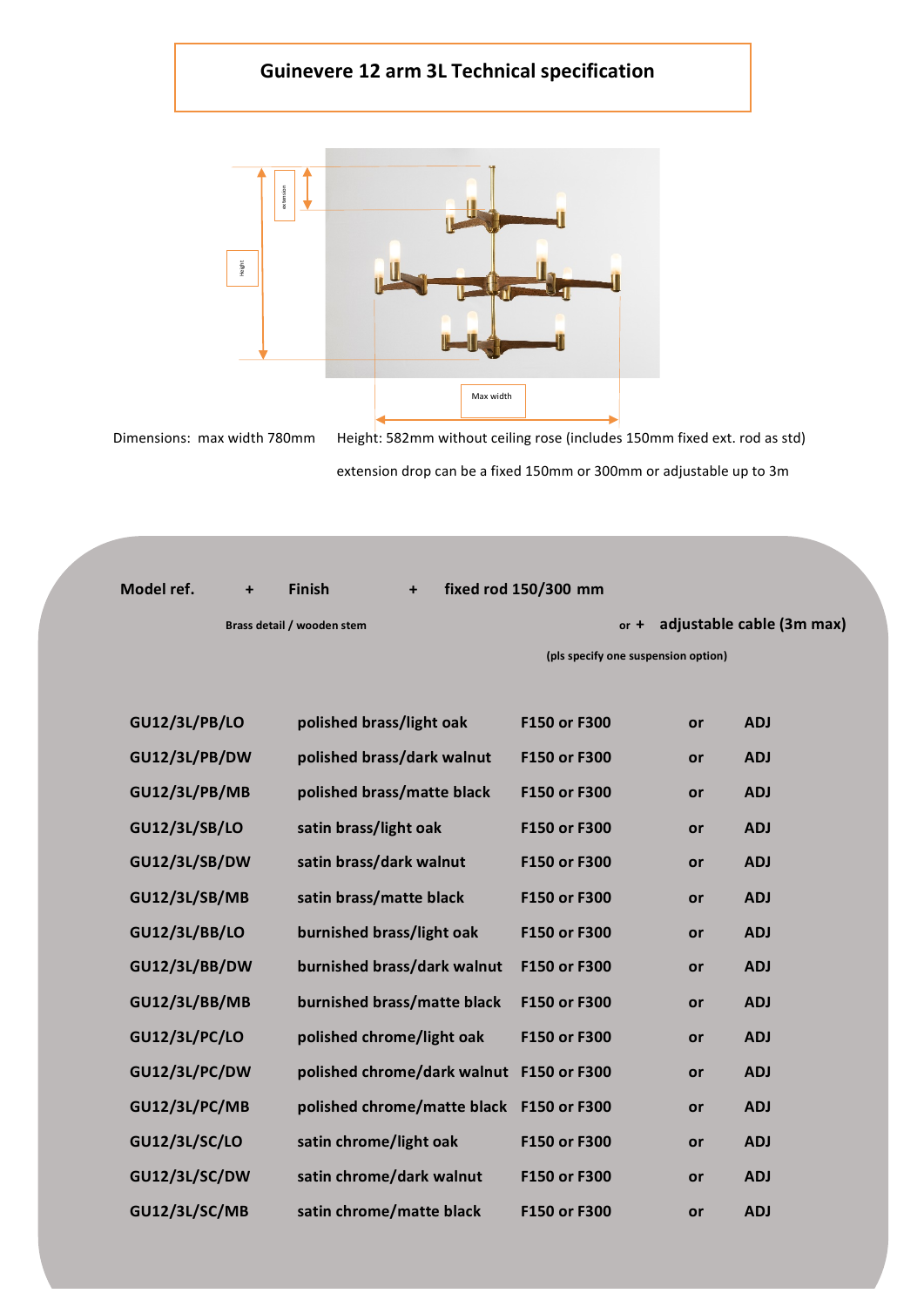## **Model ref. + Finish + fixed rod 150/300 mm**

**Brass detail / wooden stem and in the state of the state of the state of the adjustable cable (3m max)** 

**(pls specify one suspension option)**

| <b>GU12/3L/BC/LO</b> | brushed copper/light oak   | F150 or F300 | or | <b>ADJ</b> |
|----------------------|----------------------------|--------------|----|------------|
| <b>GU12/3L/BC/DW</b> | brushed copper/dark walnut | F150 or F300 | or | <b>ADJ</b> |
| <b>GU12/3L/BC/MB</b> | brushed copper/matte black | F150 or F300 | or | <b>ADJ</b> |
| <b>GU12/3L/RG/LO</b> | rose gold 24K/light oak    | F150 or F300 | or | <b>ADJ</b> |
| <b>GU12/3L/RG/DW</b> | rose gold 24K/dark walnut  | F150 or F300 | or | <b>ADJ</b> |
| <b>GU12/3L/RG/MB</b> | rose gold 24K/matte black  | F150 or F300 | or | <b>ADJ</b> |

**Glass shade options : acid etched (AE) , clear (CG)**

*Example order for a Guinevere pendant ( 12 arm 3 tier) with matt black stem, rose gold detail, adjustable drop kit and acid etched glass shades is: GU12/3L/RG/MB/ADJ/AE*